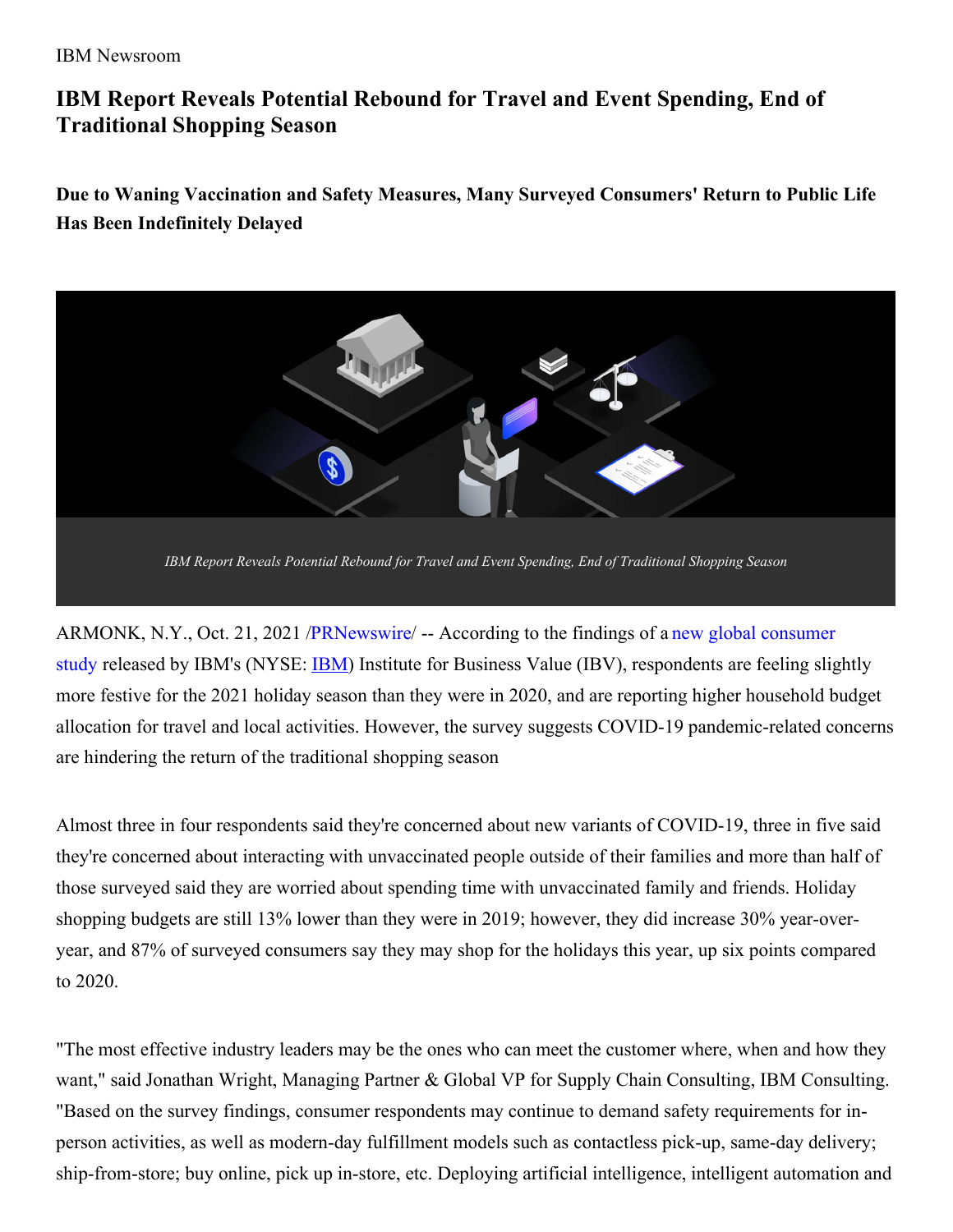analytics across an enterprise can build a more adaptable business that can rapidly respond, pivot, and scale up or down, which may be a pivotal enabler when it comes to this holiday shopping season."

Noteworthy survey findings include:

#### **An Earlier Start to the Holiday Shopping Season**

Holiday shoppers are concerned about shortages, so to increase their chance of getting everything on their wish lists, more than one in four surveyed adults started shopping in September or earlier. Twice as many people surveyed plan to start in October as compared to last year and just under half of consumers surveyed plan to jumpstart holiday shopping before November, weeks earlier than the traditional "Black Friday" start date in the US.

## **Online Shopping Still Reigns**

While there is notable demand for local products and merchants, online shopping is likely to hold on to its leadership position this holiday season for those surveyed. This statistic is noteworthy when compared to [February](https://c212.net/c/link/?t=0&l=en&o=3330621-1&h=3011223408&u=https%3A%2F%2Fwww.ibm.com%2Fthought-leadership%2Finstitute-business-value%2Freport%2Fvaccine-consumer-behavior&a=February+2021+IBV+data) 2021 IBV data which found that 73% of surveyed shoppers wanted and expected to return to shopping malls and shopping centers after they were vaccinated. Instead, 43% of consumers surveyed say they plan to buy products online and just 36% surveyed say they plan to buy products in a physical store, citing the increasing concern about new COVID-19 outbreaks and variants.

#### **Holiday Travel & Experiences/Activities could be on the Rebound for 2021**

According to the survey, travel is predicted to account for a larger portion of the holiday budgets overall for those surveyed, rising to 8.2% from 5.7% in 2020. Though still lower than it was in 2019, almost 40% of respondents said they plan to travel to see family and friends over the holidays, up from 28% last year. Travel budgets are also on the rebound, up 43% over 2020, with international lodging and air travel budgets growing more than domestic air travel and lodging budgets for those surveyed. Local outings and activities, as well as dining out, may see the biggest lift in 2021 with consumers surveyed planning to spend 30% more in this area than they did last year.

## **Consumers Still Care About Sustainability**

Environmentally friendly products may also have a leg up this holiday season. Four in five consumers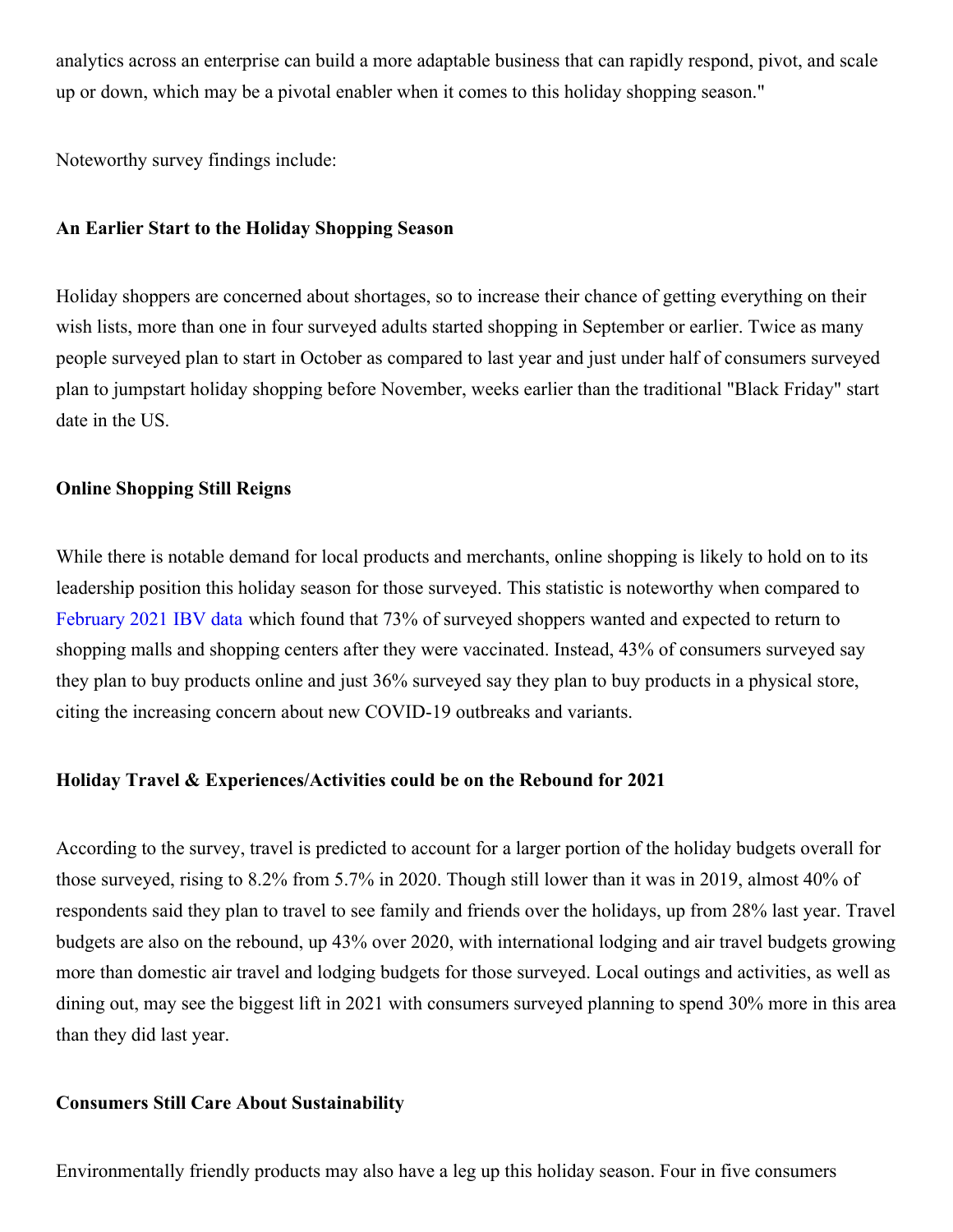surveyed say they may consider sustainability to some extent when they're shopping for the holidays this year, which is consistent with last year's survey results. This group plans to change their behavior by avoiding single-use plastics, shopping locally and buying more products locally or made locally.

## **\*IBV Study Methodology**

The IBM Institute for Business Value polled more than 13,000 adults across nine countries (Brazil, Canada, France, Germany, India, Mexico, Spain, the United Kingdom, and the United States), to better understand consumers' COVID-19 pandemic-related concerns and the impact on how people plan to celebrate the holiday season - how it may affect their perspectives on a number of issues, including retail spending, traveling and future event attendance. The full study is available at: https://www.ibm.com/thought[leadership/institute-business-value/report/2021-holiday-shopping-travel-outlook.](https://c212.net/c/link/?t=0&l=en&o=3330621-1&h=717277561&u=https%3A%2F%2Fwww.ibm.com%2Fthought-leadership%2Finstitute-business-value%2Freport%2F2021-holiday-shopping-travel-outlook&a=https%3A%2F%2Fwww.ibm.com%2Fthought-leadership%2Finstitute-business-value%2Freport%2F2021-holiday-shopping-travel-outlook)

## **About IBM Institute for Business Value**

The IBM Institute for Business Value (IBV) delivers trusted business insights from our position at the intersection of technology and business, combining experience from industry thinkers, leading academics, and subject matter professionals with global research and performance data. The IBV thought leadership portfolio includes research deep dives, benchmarking and performance comparisons, and data visualizations that support business decision making across regions, industries and technologies. Follow @IBMIBV on Twitter, and to receive the latest insights by email, visit: [www.ibm.com/ibv](https://c212.net/c/link/?t=0&l=en&o=3330621-1&h=1140697335&u=https%3A%2F%2Fc212.net%2Fc%2Flink%2F%3Ft%3D0%26l%3Den%26o%3D3122105-1%26h%3D1794740742%26u%3Dhttps%253A%252F%252Fc212.net%252Fc%252Flink%252F%253Ft%253D0%2526l%253Den%2526o%253D2983899-1%2526h%253D3615251009%2526u%253Dhttps%25253A%25252F%25252Fc212.net%25252Fc%25252Flink%25252F%25253Ft%25253D0%252526l%25253Den%252526o%25253D2905859-1%252526h%25253D495979337%252526u%25253Dhttp%2525253A%2525252F%2525252Fwww.ibm.com%2525252Fibv%252526a%25253Dwww.ibm.com%2525252Fibv%2526a%253Dwww.ibm.com%25252Fibv%26a%3Dwww.ibm.com%252Fibv&a=www.ibm.com%2Fibv).

MEDIA CONTACT:

Tricia Vuiton IBM Communications [tavuiton@us.ibm.com](mailto:tavuiton@us.ibm.com)

SOURCE IBM